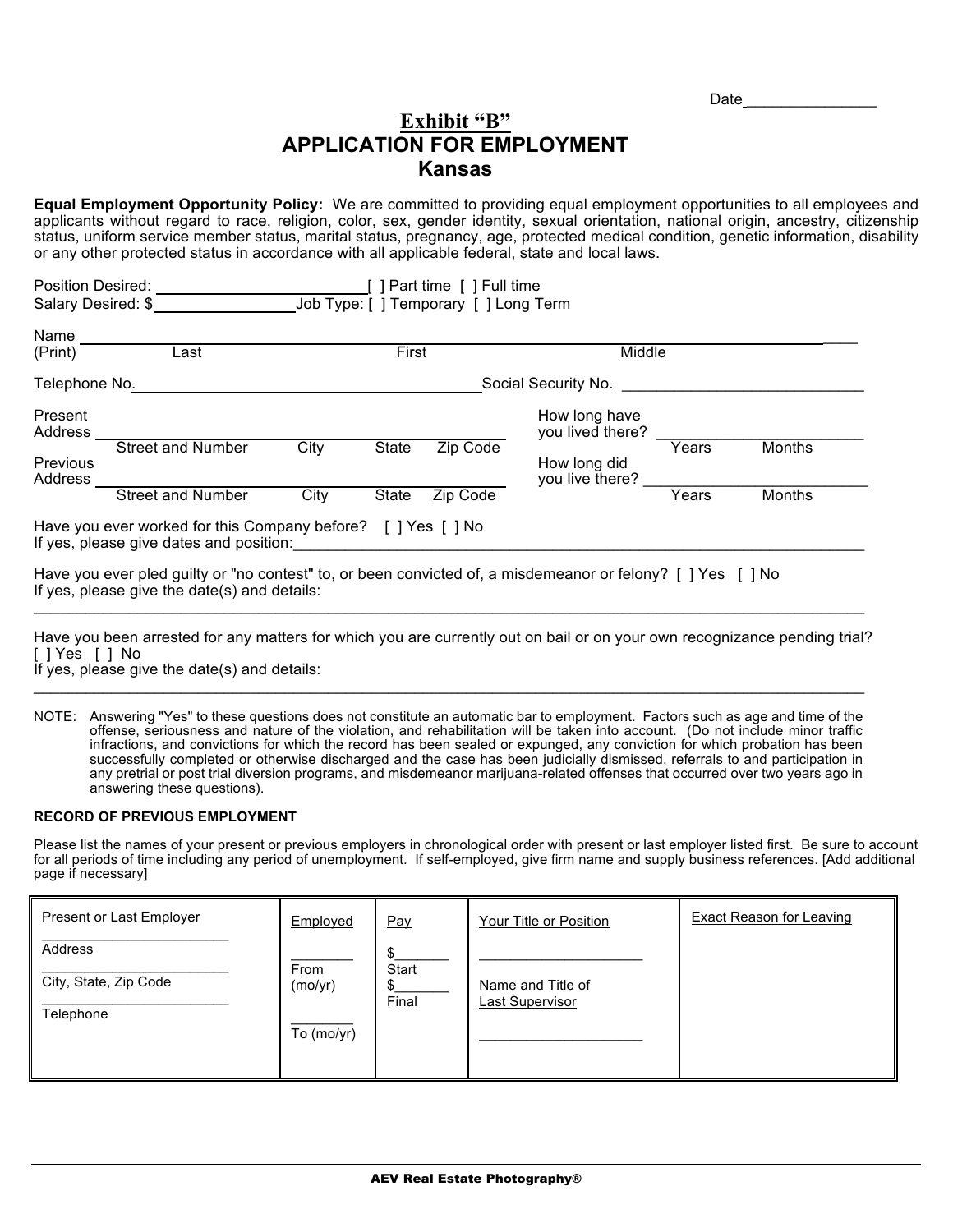| Present or Last Employer<br>Address<br>City, State, Zip Code<br>Telephone        | Employed<br>From<br>(mo/yr)<br>$\overline{To}$ (mo/yr) | Pay<br>$\frac{1}{2}$<br>Start<br>\$<br>Final  | Your Title or Position<br>Name and Title of<br><b>Last Supervisor</b> | <b>Exact Reason for Leaving</b> |
|----------------------------------------------------------------------------------|--------------------------------------------------------|-----------------------------------------------|-----------------------------------------------------------------------|---------------------------------|
| Present or Last Employer<br>Address<br>City, State, Zip Code<br>Telephone        | Employed<br>From<br>(mo/yr)<br>$\overline{To}$ (mo/yr) | Pay<br>\$<br>Start<br>\$<br>Final             | Your Title or Position<br>Name and Title of<br><b>Last Supervisor</b> | <b>Exact Reason for Leaving</b> |
| Present or Last Employer<br>Address<br>City, State, Zip Code<br>Telephone        | Employed<br>From<br>(mo/yr)<br>$\overline{To}$ (mo/yr) | Pay<br>\$_<br>Start<br>$\frac{1}{2}$<br>Final | Your Title or Position<br>Name and Title of<br><b>Last Supervisor</b> | <b>Exact Reason for Leaving</b> |
| Present or Last Employer<br><b>Address</b><br>City, State, Zip Code<br>Telephone | Employed<br>From<br>(mo/yr)<br>$\overline{To}$ (mo/yr) | Pay<br>\$<br>Start<br>\$<br>Final             | Your Title or Position<br>Name and Title of<br><b>Last Supervisor</b> | <b>Exact Reason for Leaving</b> |

Have you ever been terminated or asked to resign from any job? [ ] Yes [ ] No If yes, please explain circumstances:  $\_$  , and the state of the state of the state of the state of the state of the state of the state of the state of the state of the state of the state of the state of the state of the state of the state of the state of the

Please explain fully any gaps in your employment history:

May we contact your current employer? [ ] Yes [ ] No. If No, please explain:

Please indicate any actual experience, special training and qualifications that you have which you feel are relevant to the position for which you are applying.

Have you ever used another name? [ ] Yes [ ] No Is any additional information relative to change of name, use of an assumed name, or nickname necessary to enable a check on your work and educational record? If yes, please explain:  $\_$  , and the state of the state of the state of the state of the state of the state of the state of the state of the state of the state of the state of the state of the state of the state of the state of the state of the

 $\_$  , and the state of the state of the state of the state of the state of the state of the state of the state of the state of the state of the state of the state of the state of the state of the state of the state of the  $\_$  , and the state of the state of the state of the state of the state of the state of the state of the state of the state of the state of the state of the state of the state of the state of the state of the state of the

 $\_$  , and the state of the state of the state of the state of the state of the state of the state of the state of the state of the state of the state of the state of the state of the state of the state of the state of the

 $\_$  , and the state of the state of the state of the state of the state of the state of the state of the state of the state of the state of the state of the state of the state of the state of the state of the state of the  $\_$  , and the set of the set of the set of the set of the set of the set of the set of the set of the set of the set of the set of the set of the set of the set of the set of the set of the set of the set of the set of th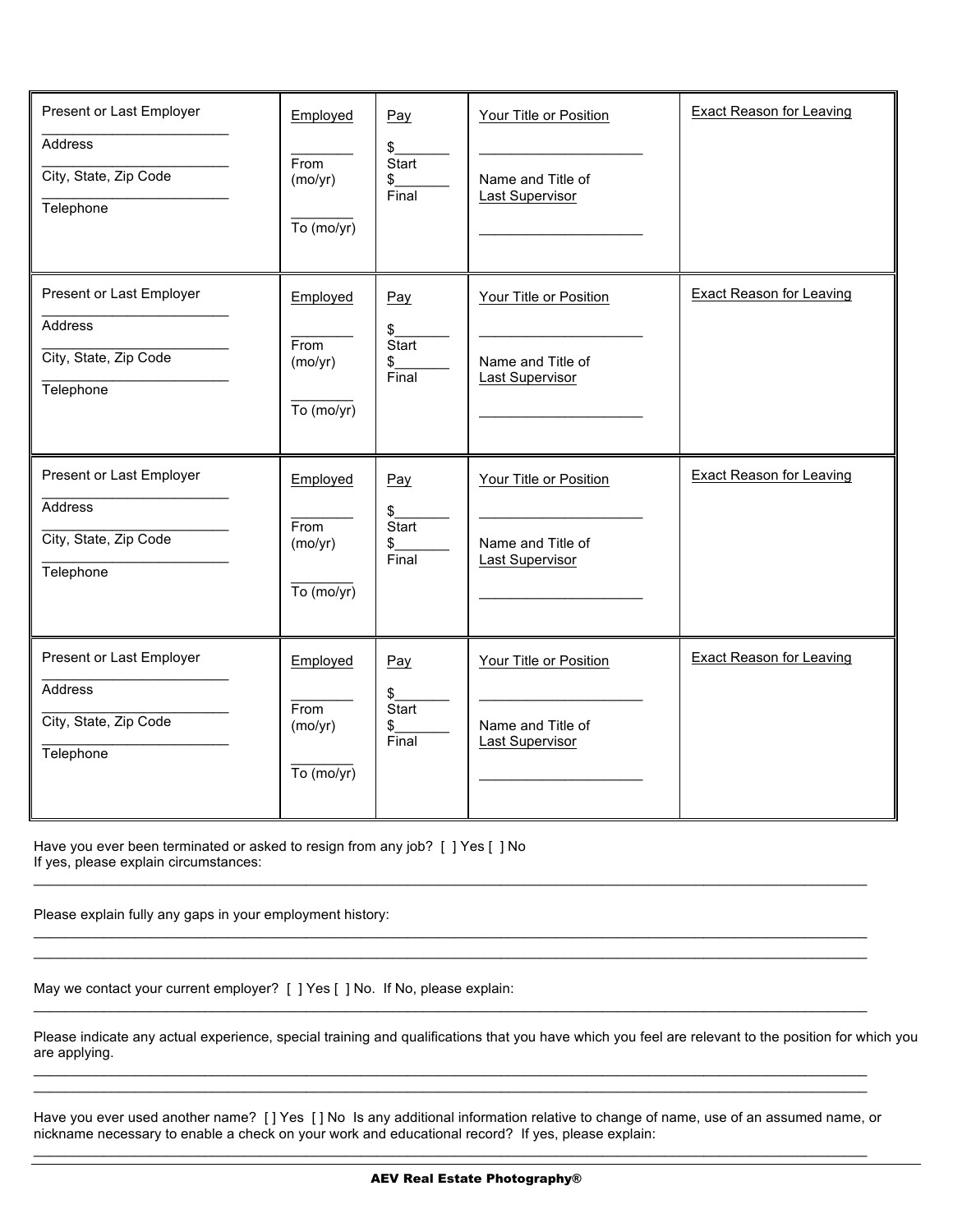If hired, can you furnish proof that you are over 18 years of age? [ ] Yes [ ] No Do you have adequate transportation to and from work? [ ] Yes [ ] No

# **EDUCATION**

| <b>School Name</b>              | <b>Years</b><br>Completed<br>(Circle) | Diploma/Degree | <b>Describe Course</b><br>of Study or Major | <b>Describe Specialized Training,</b><br><b>Experience, Skills and Extra-</b><br><b>Curricular Activities</b> |
|---------------------------------|---------------------------------------|----------------|---------------------------------------------|---------------------------------------------------------------------------------------------------------------|
| Elementary:                     | 4 5 6 7 8                             |                |                                             |                                                                                                               |
| <b>High School:</b>             | 9 10 11 12                            |                |                                             |                                                                                                               |
| <b>College/University:</b>      | 1 2 3 4                               |                |                                             |                                                                                                               |
| <b>Graduate/Professional:</b>   | 1 2 3 4                               |                |                                             |                                                                                                               |
| <b>Trade or Correspondence:</b> |                                       |                |                                             |                                                                                                               |
| Other:                          |                                       |                |                                             |                                                                                                               |

## **PERSONAL REFERENCES**

Please list persons who know you well -- **not** previous employers or relatives

| <b>Name</b> | Occupation | <b>Address</b><br>(Street, City and State) | <b>Telephone</b><br><b>Number</b> | Number of<br>Years<br>Known |
|-------------|------------|--------------------------------------------|-----------------------------------|-----------------------------|
|             |            |                                            |                                   |                             |
|             |            |                                            |                                   |                             |
|             |            |                                            |                                   |                             |

**THIS APPLICATION WILL BE CONSIDERED ACTIVE FOR A MAXIMUM OF THIRTY (30) DAYS. IF YOU WISH TO BE CONSIDERED FOR EMPLOYMENT AFTER THAT TIME, YOU MUST REAPPLY.**

**I CERTIFY THAT ALL OF THE INFORMATION THAT I HAVE PROVIDED ON THIS APPLICATION IS TRUE AND ACCURATE.**

**\_\_\_\_\_\_\_\_\_\_\_\_\_\_\_\_\_\_\_\_\_\_ \_\_\_\_\_\_\_\_\_\_\_\_\_\_\_\_\_\_\_\_\_\_\_\_\_\_\_\_\_\_\_\_\_\_\_\_\_\_\_\_\_\_\_\_\_\_\_\_\_\_\_\_\_\_**

Date Signature of Applicant